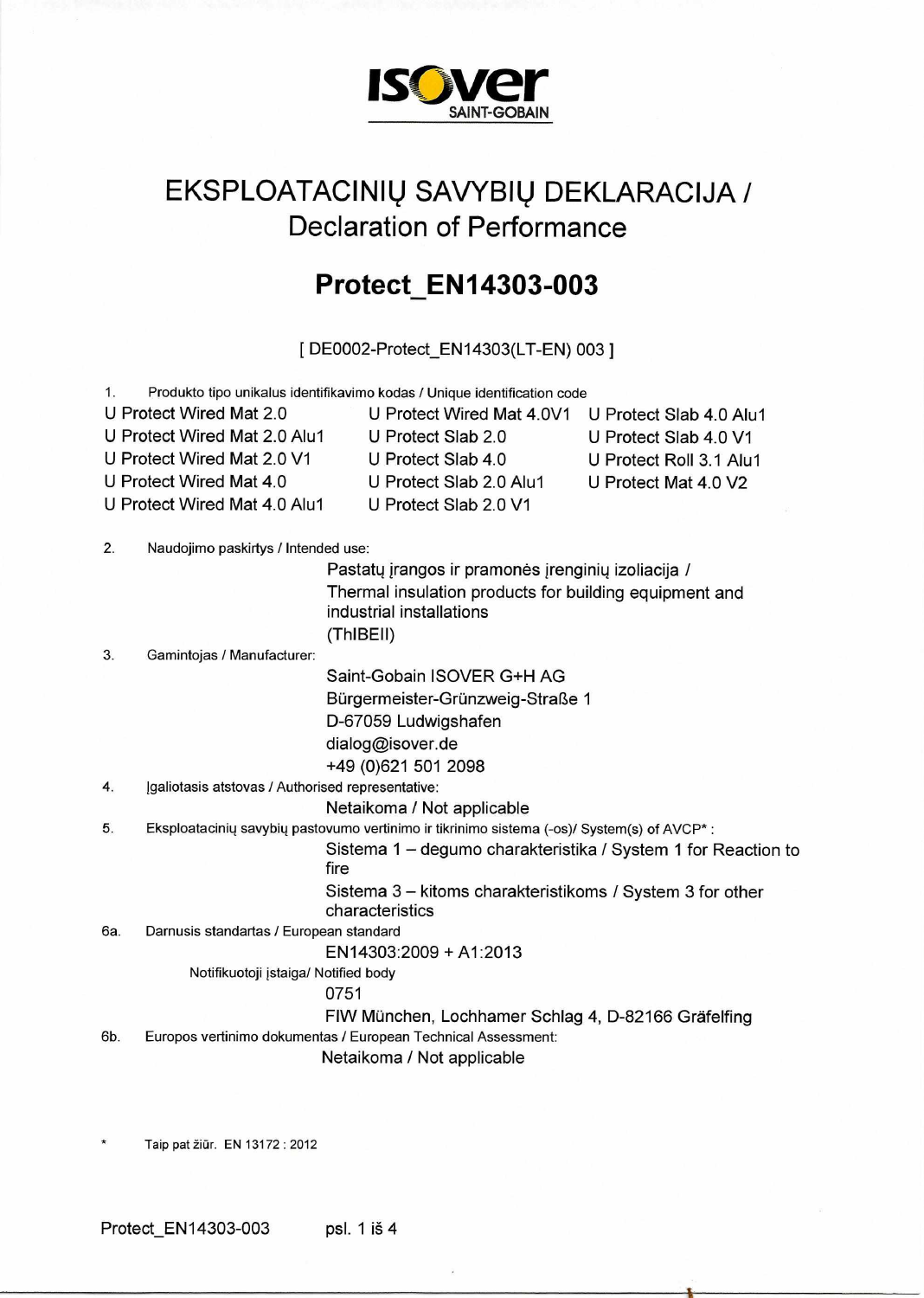**ISCWGY** 

7. Deklaruojamos eksploatacinės savybės pagal /

EN 14303:2009+A1:2013, lentele/ table ZA.1 Declared performances according to:

| Esminės charakteristikos / Essential characteristics  |                                                                                             |       |                                                                                                         |                                                   |                               | Deklaruojamos eksploatacinės savybės/ Performance                                                                                            |                                                     |                               |                               |  |
|-------------------------------------------------------|---------------------------------------------------------------------------------------------|-------|---------------------------------------------------------------------------------------------------------|---------------------------------------------------|-------------------------------|----------------------------------------------------------------------------------------------------------------------------------------------|-----------------------------------------------------|-------------------------------|-------------------------------|--|
| Gaminys / Product                                     |                                                                                             |       | Wired Mat<br>Wired Mat<br>Wired Mat<br>U Protect<br>U Protect<br>U Protect<br>2.0 Alu1<br>2.0 V1<br>2.0 | Slab 2.0 V1<br>U Protect<br>U Protect<br>Slab 2.0 | U Protect<br>Slab 2.0<br>Alu1 | <b>U Protect Wired</b><br>U Protect Wired<br>U Protect Wired<br>U Protect Mat<br>Mat 4.0 Alu1<br>Mat 4.0 V1<br>Mat 4.0<br>4.0 V <sub>2</sub> | Slab 4.0 V1<br>U Protect<br>U Protect<br>Slab $4.0$ | U Protect<br>Slab 4.0<br>Alu1 | U Protect<br>Roll 3.1<br>Alu1 |  |
| Vertinimo sistema / System of type testing            |                                                                                             |       | $1$ (RtF)<br>S                                                                                          |                                                   |                               |                                                                                                                                              |                                                     |                               |                               |  |
| Storis / Thickness (a)                                | Leistinos nuokrypos/Tolerance<br>(mm)                                                       |       | $30 - 120$<br>12                                                                                        | $30 - 120$<br>T4                                  |                               | $30 - 120$<br>12                                                                                                                             | $30 - 120$<br>T4                                    |                               | $30 - 120$<br>T <sup>2</sup>  |  |
| Degumo klasifikacija/ Reaction to fire (b)            |                                                                                             |       | Κ1                                                                                                      |                                                   |                               |                                                                                                                                              |                                                     |                               |                               |  |
| Akustinės sugerties rodiklis / Acoustic absorption    | Garso sugertis / Sound absorption                                                           |       | QdN                                                                                                     |                                                   |                               |                                                                                                                                              |                                                     |                               |                               |  |
| index                                                 | Savitoji orinė varža/ Air flow resistivity                                                  |       | AF40                                                                                                    |                                                   | QdK                           | AF50                                                                                                                                         |                                                     | QdN                           |                               |  |
|                                                       |                                                                                             | 3.01  | 0,031                                                                                                   |                                                   |                               | 0,031                                                                                                                                        |                                                     |                               | 0,032                         |  |
|                                                       |                                                                                             | 50°C  | 0,036                                                                                                   |                                                   |                               | 0,035                                                                                                                                        |                                                     |                               | 0,037                         |  |
|                                                       | Šilumos laidumo koeficientas,/                                                              | 100°C | 0,041                                                                                                   |                                                   |                               | 0,040                                                                                                                                        |                                                     |                               | 0,045                         |  |
| Thermal resistance<br>Šilumos laidumas/               | Thermal Conductivity<br>[(M/(m·K)                                                           | 150°C | 0,049                                                                                                   |                                                   |                               | 0,047                                                                                                                                        |                                                     |                               | 0,055                         |  |
|                                                       |                                                                                             | 200°C | 0,057                                                                                                   |                                                   |                               | 0,054                                                                                                                                        |                                                     |                               | 0,069                         |  |
|                                                       |                                                                                             | 300°C | 0,078                                                                                                   |                                                   |                               | 0,072                                                                                                                                        |                                                     |                               | 0,104                         |  |
|                                                       |                                                                                             | 400°C | 0,104                                                                                                   |                                                   |                               | 0,096                                                                                                                                        |                                                     |                               | 0,153                         |  |
| Laidumas vandeniui/ Water permeability                | Vandens įmirkis/ Water absorption                                                           |       | NPD <sub>(d)</sub>                                                                                      |                                                   |                               |                                                                                                                                              |                                                     |                               |                               |  |
| Laidumas vandens garams/<br>Water vapour permeability | Vandens garų varžai lygiavertis oro sluoksnio<br>storis / Water vapour diffusion resistance |       | QdN                                                                                                     |                                                   | MV2                           | QdN                                                                                                                                          |                                                     | MV <sub>2</sub>               |                               |  |

psl. 2 iš 4 Protect\_EN14303-003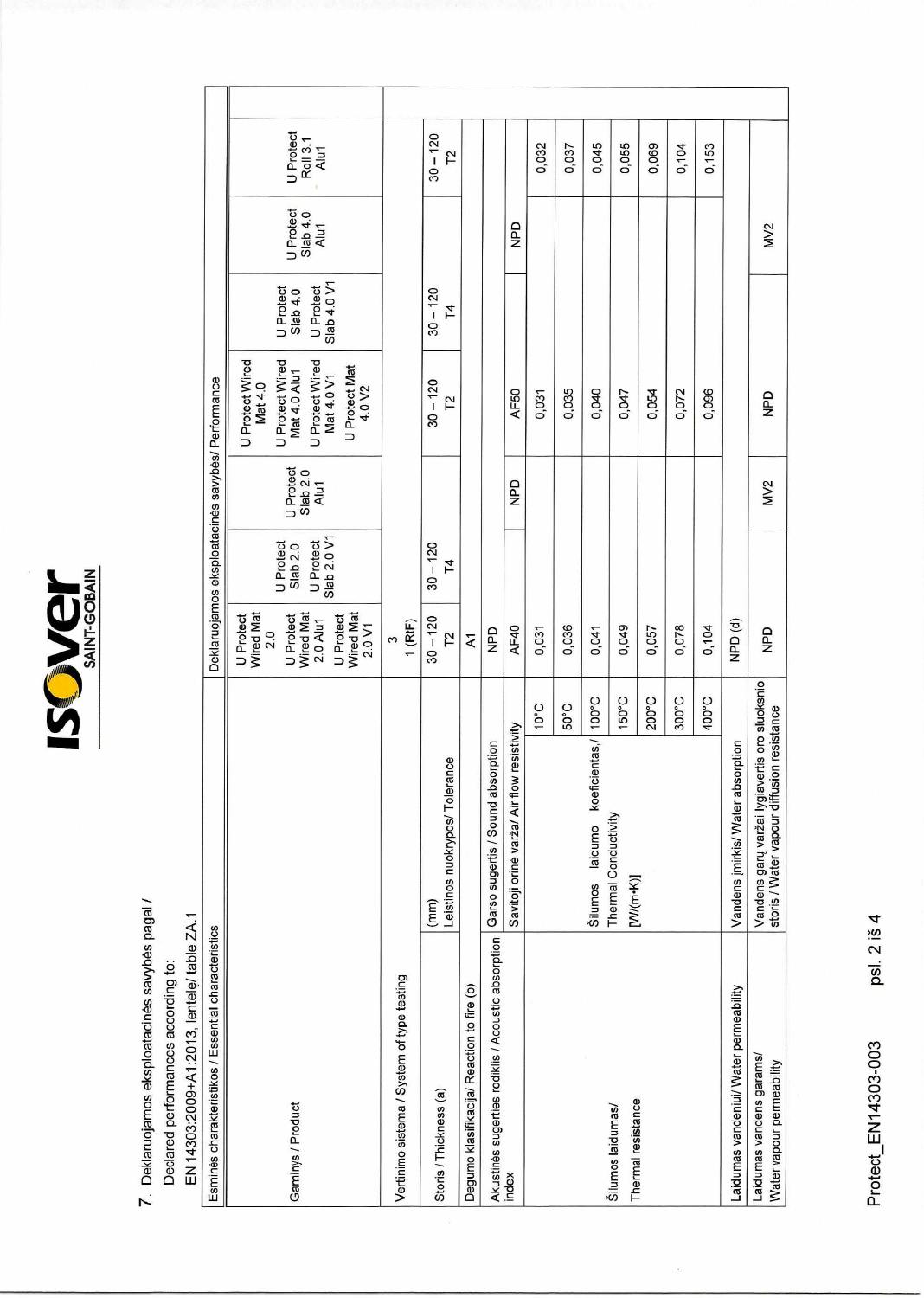| <b>ANTIHANT</b> |                |  |
|-----------------|----------------|--|
|                 |                |  |
|                 | <b>Millian</b> |  |
|                 |                |  |

|                                                                                                                                                                         |                                                                                                                                                 | Wired Mat<br>2.0<br>U Protect                                          | <b>U</b> Protect                     |                                      | U Protect Wired<br>U Protect Wired<br>Mat 4.0                                        | <b>U</b> Protect                     |                               |                               |  |
|-------------------------------------------------------------------------------------------------------------------------------------------------------------------------|-------------------------------------------------------------------------------------------------------------------------------------------------|------------------------------------------------------------------------|--------------------------------------|--------------------------------------|--------------------------------------------------------------------------------------|--------------------------------------|-------------------------------|-------------------------------|--|
| Gaminys / Product                                                                                                                                                       |                                                                                                                                                 | Wired Mat<br>Wired Mat<br>U Protect<br>U Protect<br>2.0 Alu1<br>2.0 V1 | Slab 2.0 V1<br>U Protect<br>Slab 2.0 | <b>J</b> Protect<br>Slab 2.0<br>Alu1 | U Protect Wired<br>Mat 4.0 V1<br>J Protect Mat<br>Mat 4.0 Alu1<br>4.0 V <sub>2</sub> | Slab 4.0 V1<br>U Protect<br>Slab 4.0 | U Protect<br>Slab 4.0<br>Alu1 | U Protect<br>Roll 3.1<br>Alu1 |  |
| Stipris gniuždant / Compressive strenght                                                                                                                                | plokščios formos produktams / Compressive<br>stress or compressive strength for flat<br>Stipris gniuždant arba gniuždomasis įtempis<br>products | QdN                                                                    |                                      |                                      |                                                                                      |                                      |                               |                               |  |
| Koroziją sukeliančių medžiagų išsiskyrimo lygis / $\lfloor$ vandenyje tirpių jonų pėdsakai ir pH vertė/<br>Rate of release of corrosive substances                      | Trace quantity of watersoluble ions and the<br>pH-value                                                                                         | NPD (e)                                                                |                                      |                                      |                                                                                      |                                      |                               |                               |  |
| Pavojingų medžiagų išsiskyrimas patalpose /   pavojingų medžiagų išsiskyrimas /<br>Release of dangerous substances to the indoor<br>environment                         | Release of dangerous substances                                                                                                                 | NPD <sub>(C)</sub>                                                     |                                      |                                      |                                                                                      |                                      |                               |                               |  |
| Nenutrūkstamas degimas įkaitus /Continuous glowing combustion                                                                                                           |                                                                                                                                                 | NPD <sub>(c)</sub>                                                     |                                      |                                      |                                                                                      |                                      |                               |                               |  |
| aukštose temperatūrose / Durability of thermal Didžiausia eksploatacijos temperatūra<br>Šiluminės varžos patvarumas senėjant ir<br>against<br>temperature<br>resistance | ageing/degradation/high   Maximum service temperature                                                                                           | $ST(+)400$                                                             |                                      |                                      |                                                                                      |                                      |                               | $ST(+100)$<br>400             |  |
| NPD: Eksploatacinės savybės nenustatytos / No Performance Determined                                                                                                    |                                                                                                                                                 |                                                                        |                                      |                                      |                                                                                      |                                      |                               |                               |  |

<sup>va,</sup><br>Gaminių storiai nurodyti produktų aprašymuose / Thicknesses available see technical data sheet

 $\widehat{e}$ 

Patvarumas /Durability

Laikui bėgant, mineralinės vatos degumo savybės ir šilumos laidumas nekinta. Produkto degumo Europinė klasifikacija susieta su organinių medžiagų kiekiu, kuris nedidėja produktui senėjant. Patirtis rodo, kad pluoštinė struktūra yra stabili ir produkte yra tik aplinkos (atmosferos) oras . Mineralinės vatos degumo savybės aukštose temperatūrose nekinta. Europinė klasifikacija susieta su organinių medžiagų kiekiu, kuris aukštose temperatūrose išlieka pastovus arba mažėja /

The fire performance and thermal conductivity of mineral wool does not deteriorate with time. The Euroclass classification of the product is related to the organic content, which cannot increase with time.<br>Experience has s  $\widehat{c}$ 

Europinis bandymų metodas kuriamas. Standartas bus redaguotas sukūrus metodą/ A European test method is under development and the standard will be amended when this is available

(d)<br>Kai tiekiama be silikono "si-frei", žymėjimas "WS1" netaikomas/ if delivered in quality silicon free "si-frei", the designation code "WS1" is not used.

 $\widehat{e}$ 

Kai tiekiama ("AS") kokybės, vandenyje tirpių chlorido jonų kiekis =< 10ppm pagal EN 13468 / If delivered in quality ("AS"), the amount of watersoluble chlorid ions is =<10 ppm acc. to EN 13468  $\in$ 

Kai tiekiama "si" kokybės, produkte yra silikono / If delivered in quality "si", the product contains silicons

psl. 3 iš 4 Protect EN14303-003